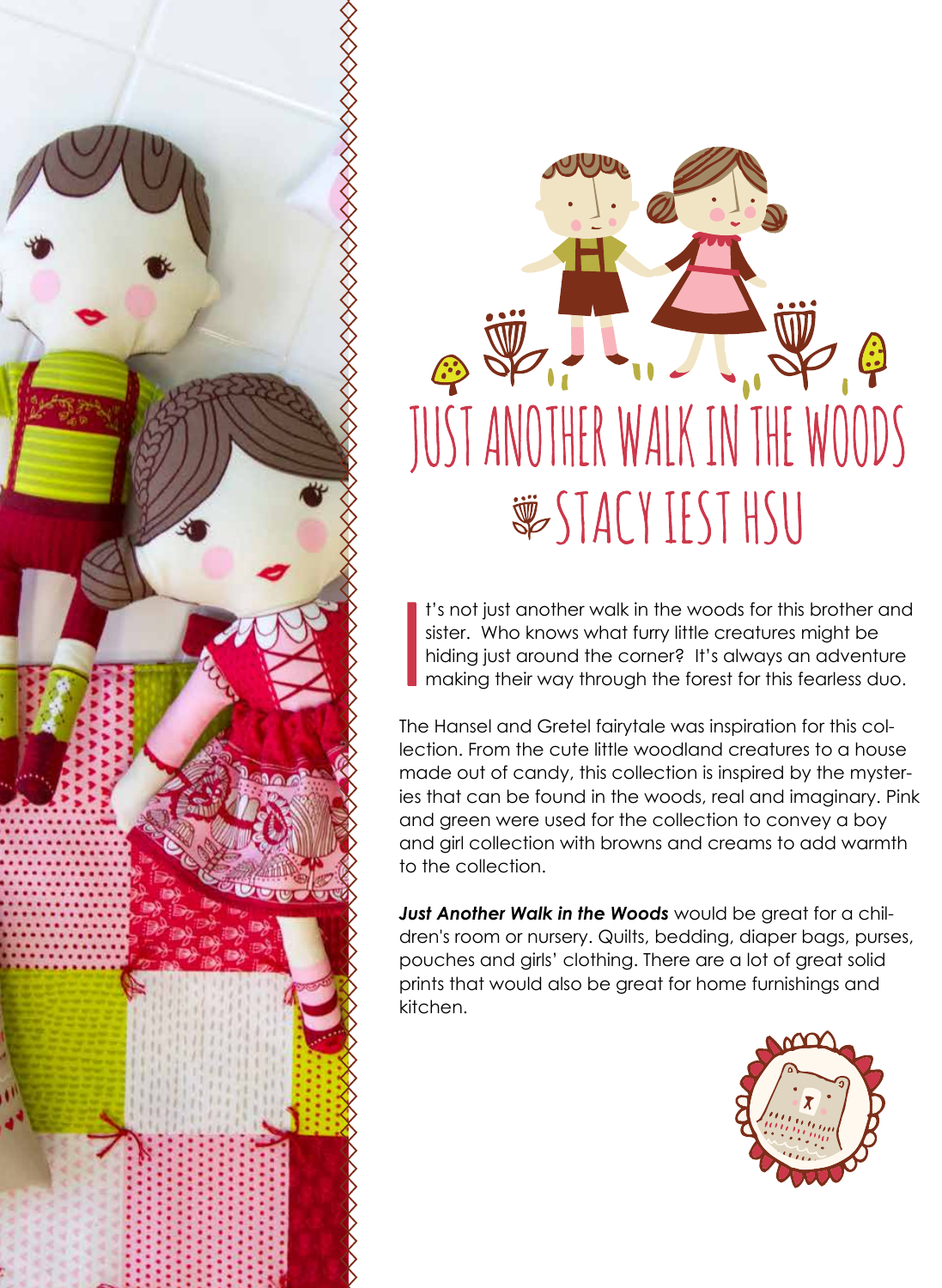

November 2016 Delivery



 $\tau\!\ell$ www.modafabrics.com  $\sigma$  ${\boldsymbol m}$ **2016 SUMMER PREVIEWS**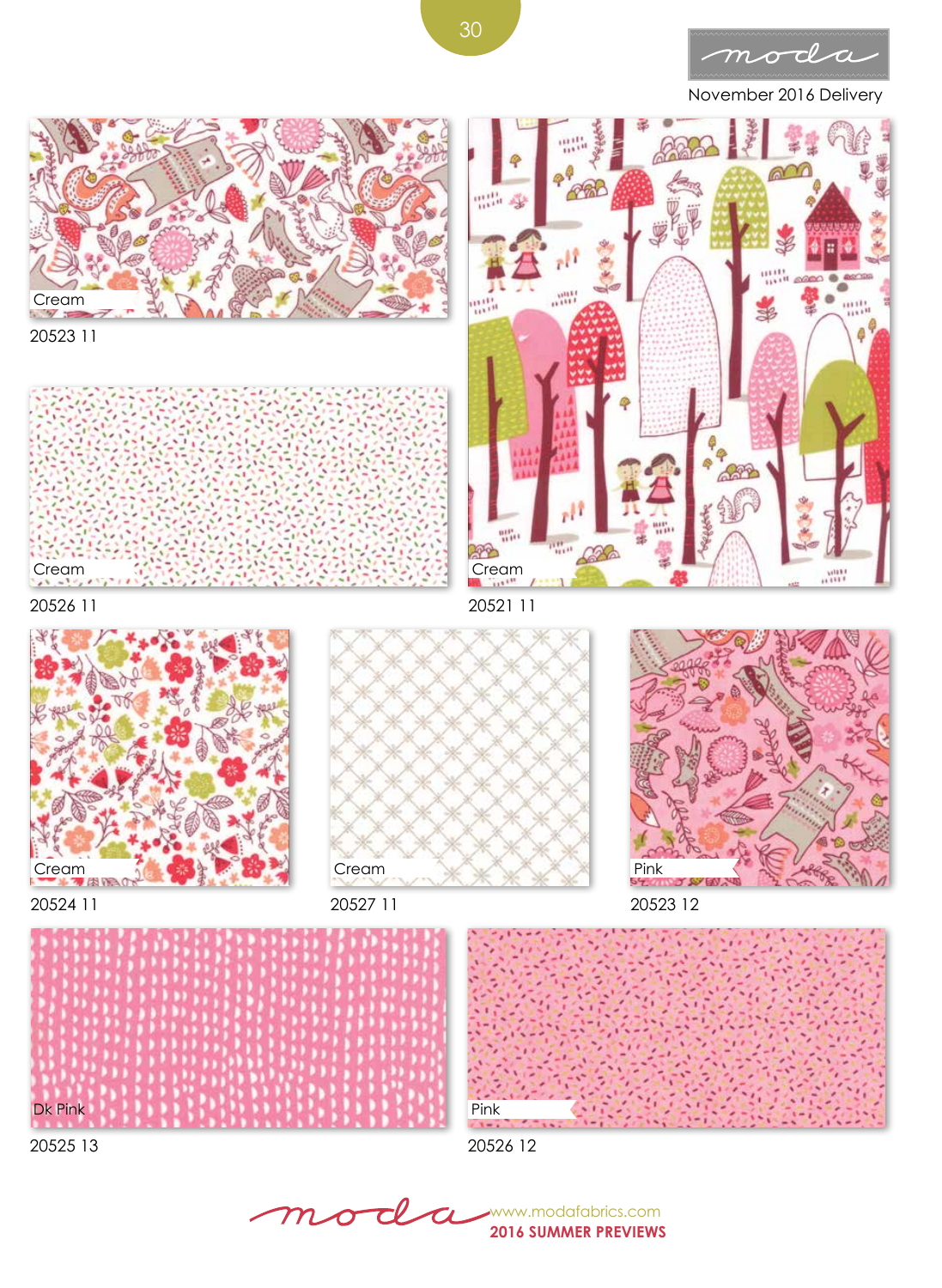





20521 12

20524 12

20525 18



20522 21



20524 18



20521 18



20526 17



20527 18



20523 18

mod www.modafabrics.com **2016 SUMMER PREVIEWS**